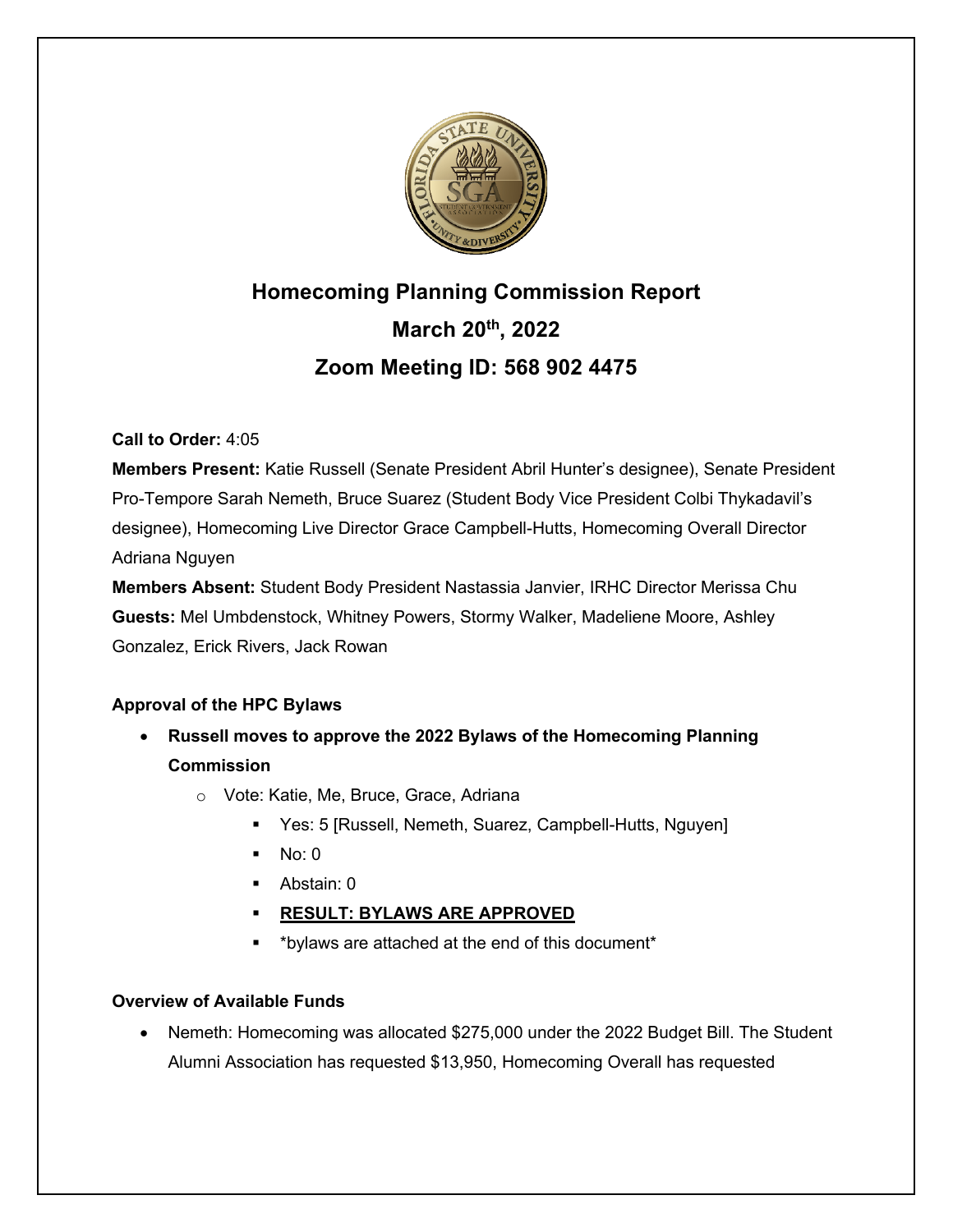\$58,300, and Homecoming Live has requested \$202,700 for a total of \$274,950 requested.

#### **Homecoming Assessment Presentation**

- Presnted by: Adriana Nguyen
	- $\circ$  I'm going to run through information from the assessment of this past year's Homecoming to give a bit more context of what we're hoping to achieve this year. A few highlights of the Fall 2021 Homecoming were the combined pep rally and concert with Homecoming Live, which included some great parternships with student organizations at FAMU. We also had our first fireworks show on Landis, record attendance at Seminole Festival, and grew our partnerships.
	- $\circ$  The data from the Homecoming Assessment comes from the student cardswipe data, and a survey is sent out to all Homecoming participants at the end of the week. The survey focuses on assessing student sense of belonging, representation compared to campus population, attendance trends across different demographics, and student perception of Homecoming events. There are a a lot of events that go into Homecoming, but this assessment focuses on the events hosted by the Homecoming Execuitve Council.
	- $\circ$  5,158 student attended throughout the week, including 1,789 on-campus students (35% overall attendance). 77% were female students and 23% were male students. The data is also shows the percentage of FTIC, transfer, and graduate students. There's a little bit of a discrepancy with graduate students, so there's definitely room for improvement in getting them out to Homecoming events.
	- $\circ$  The data is also broken down into attendance by academic year. We have good turnout from younger students, including students who live on campus and who receive more advertisement for our events. We are working on ways to help our older students feel more included. There is also a breakdown of race and ethnicity, which is also an area of improvement for this year. We are hoping to do more outreach and have our turnout resemble enrollment.
	- $\circ$  A main survey focus was if students feel like they belong at Homecoming events, touching on accessibility and safety, belonging and connection, and inclusivity. Some of our positive feedback was that 90% of students felt safe attending and that the events were accessible, 83% of students felt comfortable attending, and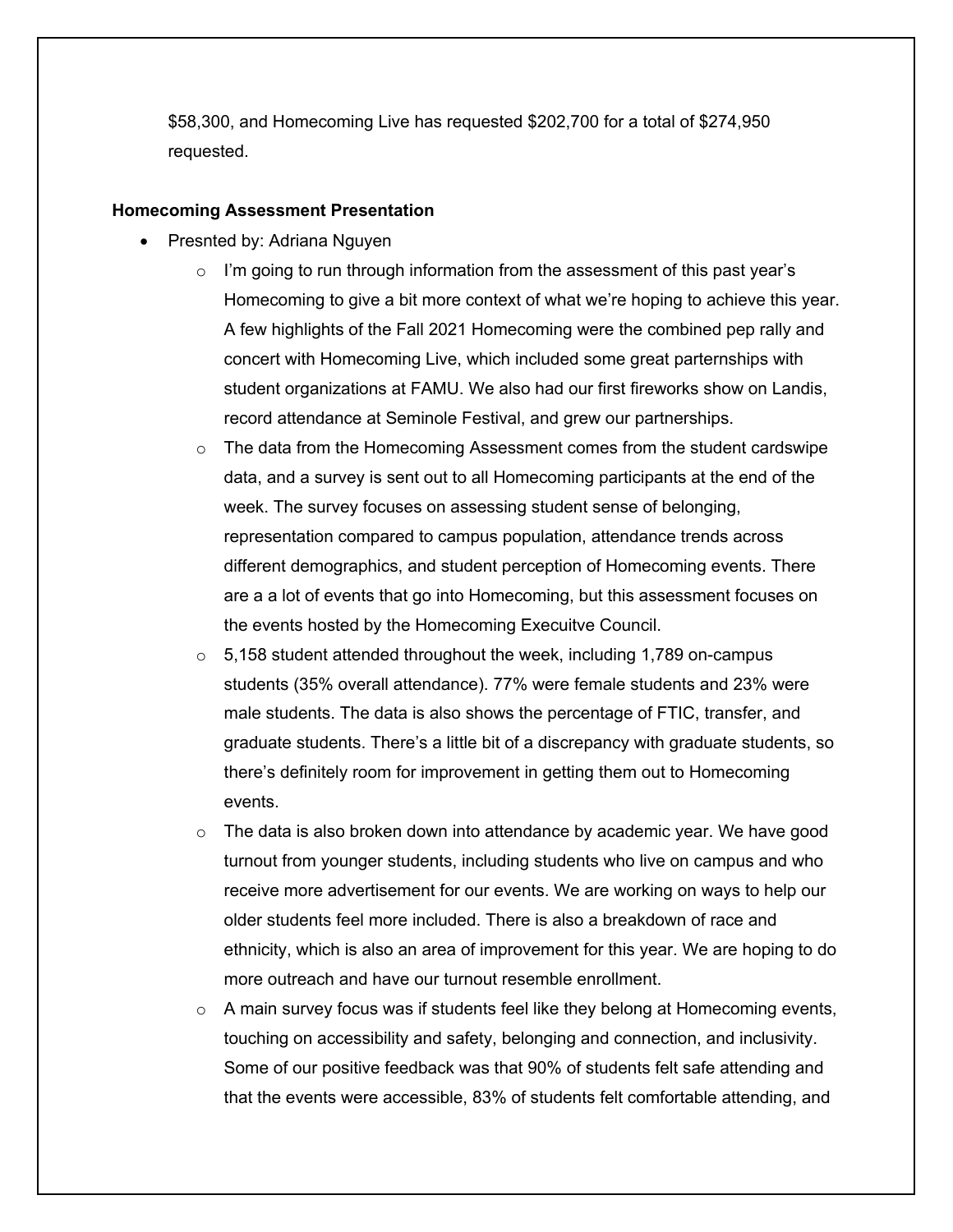69% of students felt a sense of pride for FSU. 68% of students said they plan on coming to Homecoming again, and we hope to grow this percentage. Areas for improvement include that students of color were twice as likely to disagree with the following statements: "homecoming events were inclusive of my culture" and "homecoming events were reflective of my identities." 64% of students felt like they belonged and 60% of students felt celebrated. While this is over half of our attendance, it's still a number we need to improve this year.

- $\circ$  We hope to build on progress and tradition this coming year by facilitating campus-wide partnerships by ensuring that more areas of campus feel connected, providing a welcoming experience for the Tallahassee community, developing student programming to improve inclusivity, and being proactive communicators for Homecoming initiatives.
- Questions
	- o N/A

#### **Budget Request Presentations**

- Funding request from Student Alumni Association:
	- o Presented by: Whitney Powers
		- § My name is Whitney Powers and I'm the Director of Programs and Outreach at the Alumni Association. I'm filling in as the advisor position is vacant. To start us off with a recap, we were allocated \$13,500 last year and we spent about \$10,000 of that. The major expense that wasn't utilized to date right now was the turban and tiara for the Chief and Princess. The Seminole Tribe royalty was on a bit of a hold due to COVID so no one was able to make those pieces that we're still trying to get created for this past Fall's Chief and Princess. A lot of the signage we had left over from Spring Homecoming and we printed a lot in-house. We also didn't have to pay a water station invoice due to a timing issue on Aramark's regard.
		- § For this year we are asking for a bit of an increase, but you will see a decreae in expenses for photography by about \$500. We felt \$1000 was too much and we could take care of a lot of that in-house. We are asking for an increase for sashes due to inflation. The sash prices for Homecoming Court have gone up from \$500 to \$650. We added in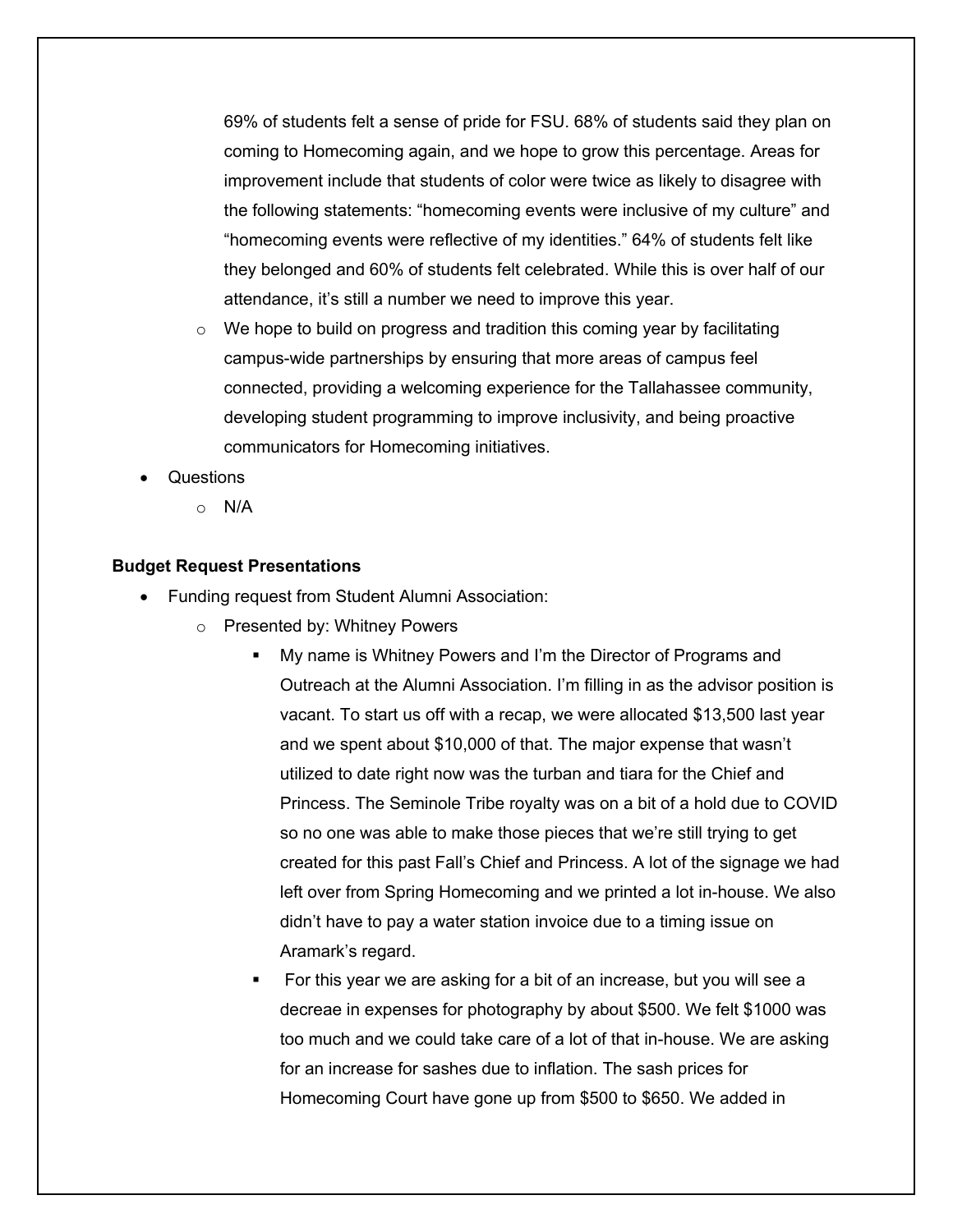additional tenting this year due to the time of year Homecoming will take place.

- $\circ$  We allocated a little over \$1000 for bus transportation to get our Homecoming Court and Seminole Tribe Royalty from the Civic Center to the parade staging area. \$250 is budgeted towards water stations in the parade viewing areas. \$200 is budgeted towards food for the volunteers who run the parade. \$200 is budgeted for magnetic tape and supplies for parade signage. \$725 is allocated towards VIP magnetic signs that go on the cars for the parade. \$600 for day-of and VIP judges signage. \$650 for parade t-shirts for volunteers. \$650 for sashes for Homecoming Court. \$60 to engrave the trophies that Chief and Princess receive. \$1200 for the actual trophies. \$1200 for the turban and tiara. \$100 for radio rentals. \$790 for sound amplification by Wescott so all guests can hear the commentary. \$350 for tenting at the viewing area. \$4900 to rent the Civic Center and \$400 to reserve the actual parking lot. \$500 for photography. \$25 for the parade permit.
- o Questions
	- $\blacksquare$  N/A
- Funding request from Homecoming Executive Council:
	- o Presented by: Adriana Nguyen and Mel Umdenstock
		- § Nguyen: We broke down our budget by committee and by event. We'll go through line by line.
		- Umdenstock: For New/Additional Programming we're increasing that budget to \$900 to accommodate for the longer Homecoming schedule we plan to have. We anticipate a few smaller programming events.
		- For Sprit Night we're lowering our budget for venue/entertainment with the new Union opening. We will utilize that space to decrease costs. We're increasing the food budget by \$100 because we had long lines and want to be able to accommodate all students. We spent about \$18 on event logistics last year, but we do not anticipate that expense this year.
		- For the Service Event we're doing an increase in the venue, moving away from a tabling event like the scavenger hunt and transforming it into a larger event. That is why we are increasing the venue budget to \$1000. For food, we had a good amount last year so we're decreasing the budget and plan to utilize the Hospitality/Sponsorship committee more.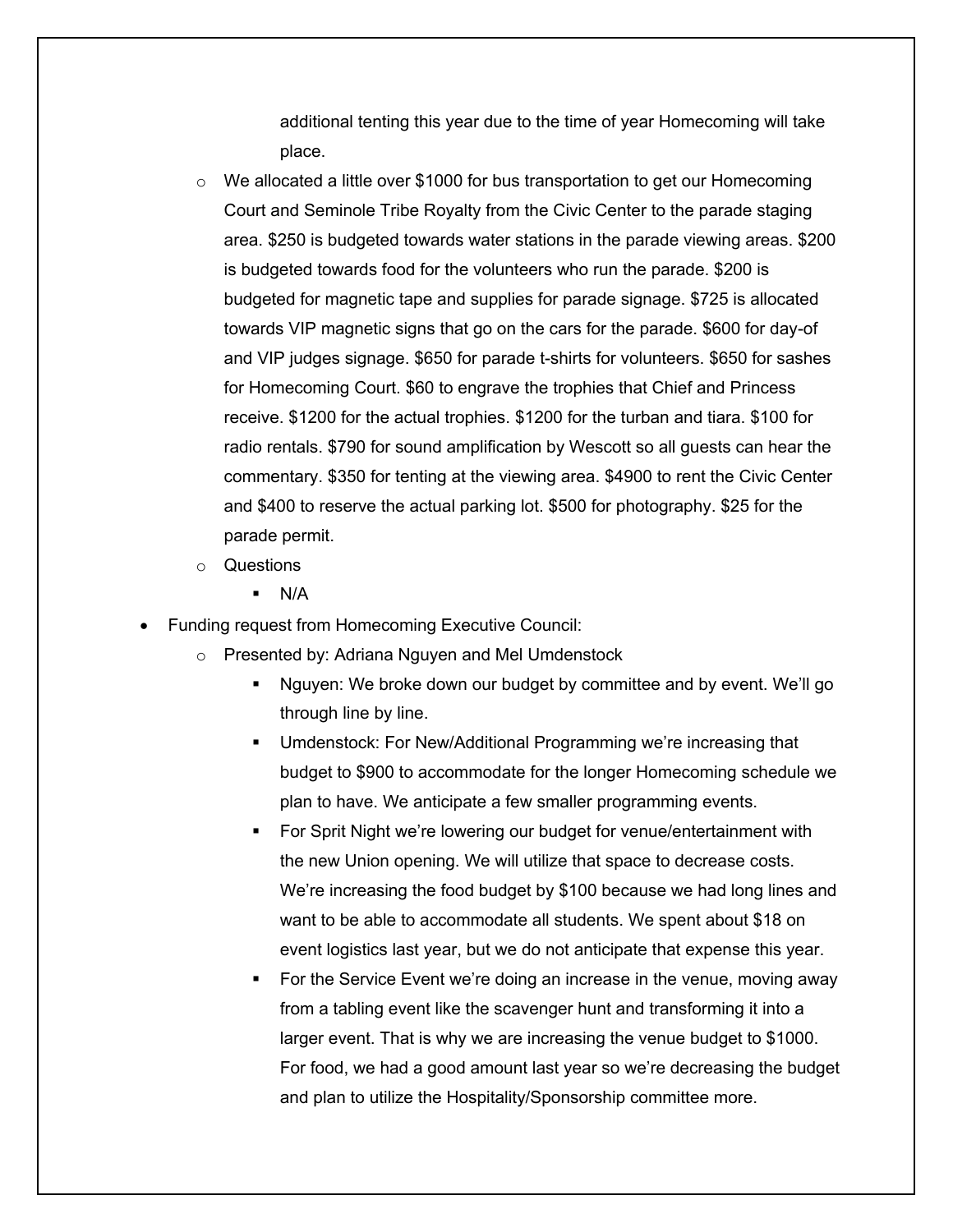- § Nguyen: For Seminole Festival, Everything But the MIME is the company we use for attractions. We are increasingthe budget to have a wider variety of attractions on Landis. We are decreasing the budget for promotional items and plan to better utilize the Communications committee budget. We are cutting costs for activity materials as well. For example, we had a tye-dye station last year, and we do not plan on continuing that. We are hoping to utilize materials left over from last year.
- Next is Odds and Evens, our field day style event. We are looking at not utilizing an event/activity rental this year. Last year we had a rock wall, and we are not including that this year. Food budget will stay about the same, we had our numbers good last year. Like Mel said, we will also be utilizing our Hopsitality and Sponsorship committee for this. We used Landis as the venue last year, but we're hoping to move to the main campus fields for a tournament style event. That will cost more money as we will have to work with Campus Rec, so we allocated most of the budget there. The equipment budget is \$1000 because we will have to rent from Campus Rec.
- The Garnet and Gold Tailgate is prior to the Homecoming football game. We cut the budget for food because we had a lot left over last year. We had a photo booth last year, but we will not this year. Hoping to stick to tailgate games like cornhole, connect four, stuff like that. So the only expense will be \$300 for food.
- § Moving into committees, starting with Communications. We allocated more for Homecoming week shirts and Homecoming Live shirts. Students wait a long time in line, so we want to make sure we're able to provide as many shirts as possible. We decreased the budget for Spirit Force shirts. Event-specific promo items have been tumblers, bucket hats, etc, and we're going to be keeping about the same amount. There's a little bit of an increase for stickers and buttons. We're hoping to save some money in the print materilas category by using less printed materials for sustainability reasons and to focus more of the budget towards shirts. We are also increasing the budget for social media boosting to utilize snapchat, Instagram, facebook, etc. The overall budget is \$25,350.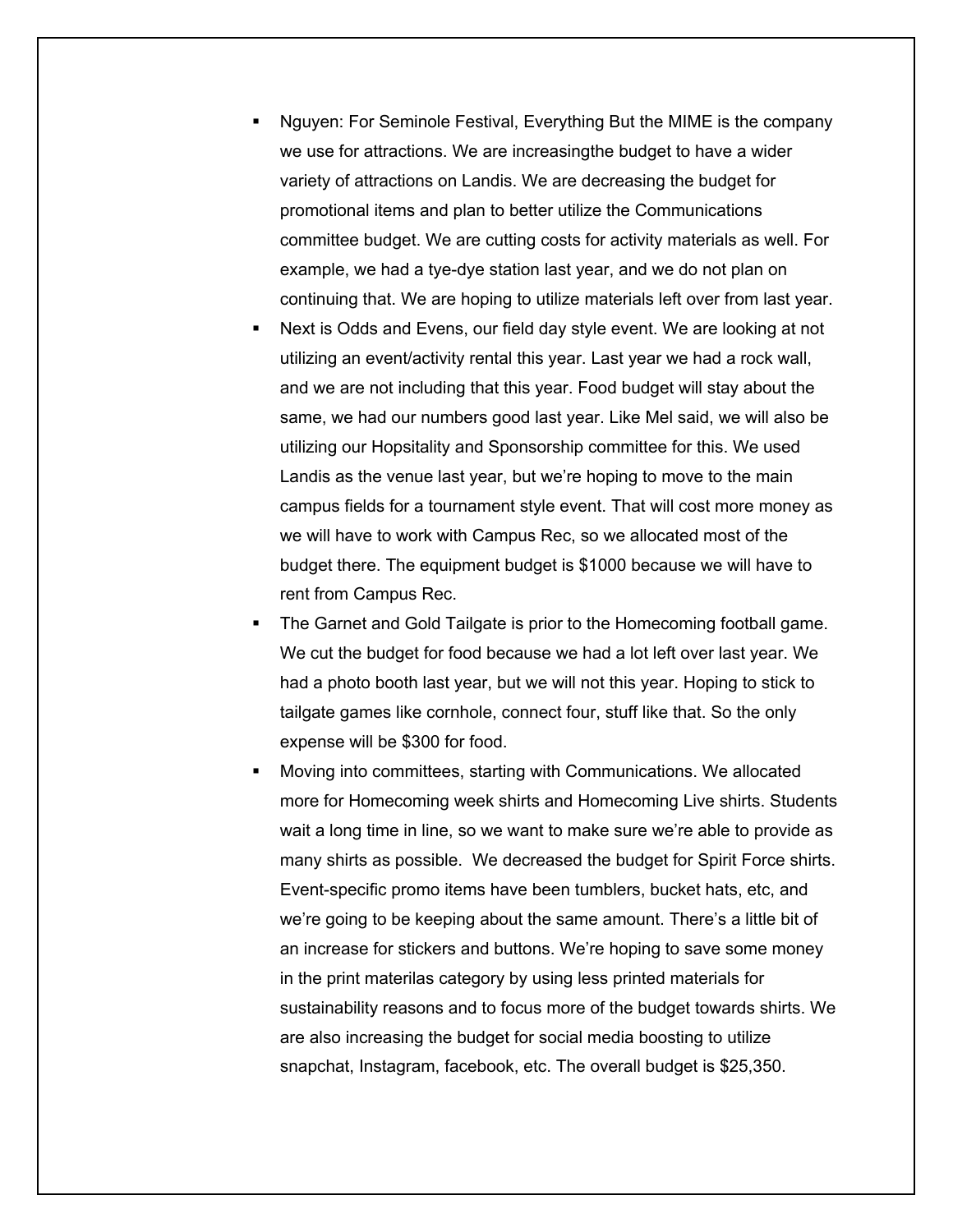- The Operations committee is in charge of logistics and making sure everything runs safely and smoothly. Spirit Force is under this committee and they plan the Chalk on Legacy Walk event. We are allocating \$300 to them to facilitate the event, provide food for their retreat, and any other associated costs. We are looking at about a \$200 increase for operational supplies which includes barricades, safety equipment, walkies, signs, and anything that falls under crowd control.
- § The Outreach committee is in charge on managing delegates and all of that good stuff. We are allocating extra to event supplies and programming to provide food for the delegates or anything associated with the delegate experiences. We are hoping to do some extra programming with them this year. We also allocated extra for trophies so we can get a different variety of trophies and plaques for the winners of the Homecoming competition. The parade float supplies budget for pomping and RSO floats has stayed about the same. We want to assist smaller RSOs who may not have access to these supplies. Next is promotional items for the winners of other competitions like Battle of the Halls and other delegate incentives. This budget is about the same.
- There is not much change to the budget for the Hospitality and Sponsorship committee. \$150 is budgeted towards sponsor benefits for banners and parking passes for sponsors in the Tallahassee area who are gracious enough to sponsor Homecoming week. We want to celebrate them in that way. \$350 for anything the artist asks for, their travel, and the dressing room.
- The total budget for the Homecoming Council totals to \$58,300.
- o Questions:
	- $N/A$
- Funding request from Homecoming Live:
	- o Presented by: Grace Campbell-Hutts
		- This will be the third Homecoming Live we have put on! For the breakdown, our first cost is for CCI Digital Media Video Production. This goes into creating our court and recap videos and anything else dealing with scripts, filming, and editing that we do with students who also help with Seminole Productions. We are increasing this budget a bit this year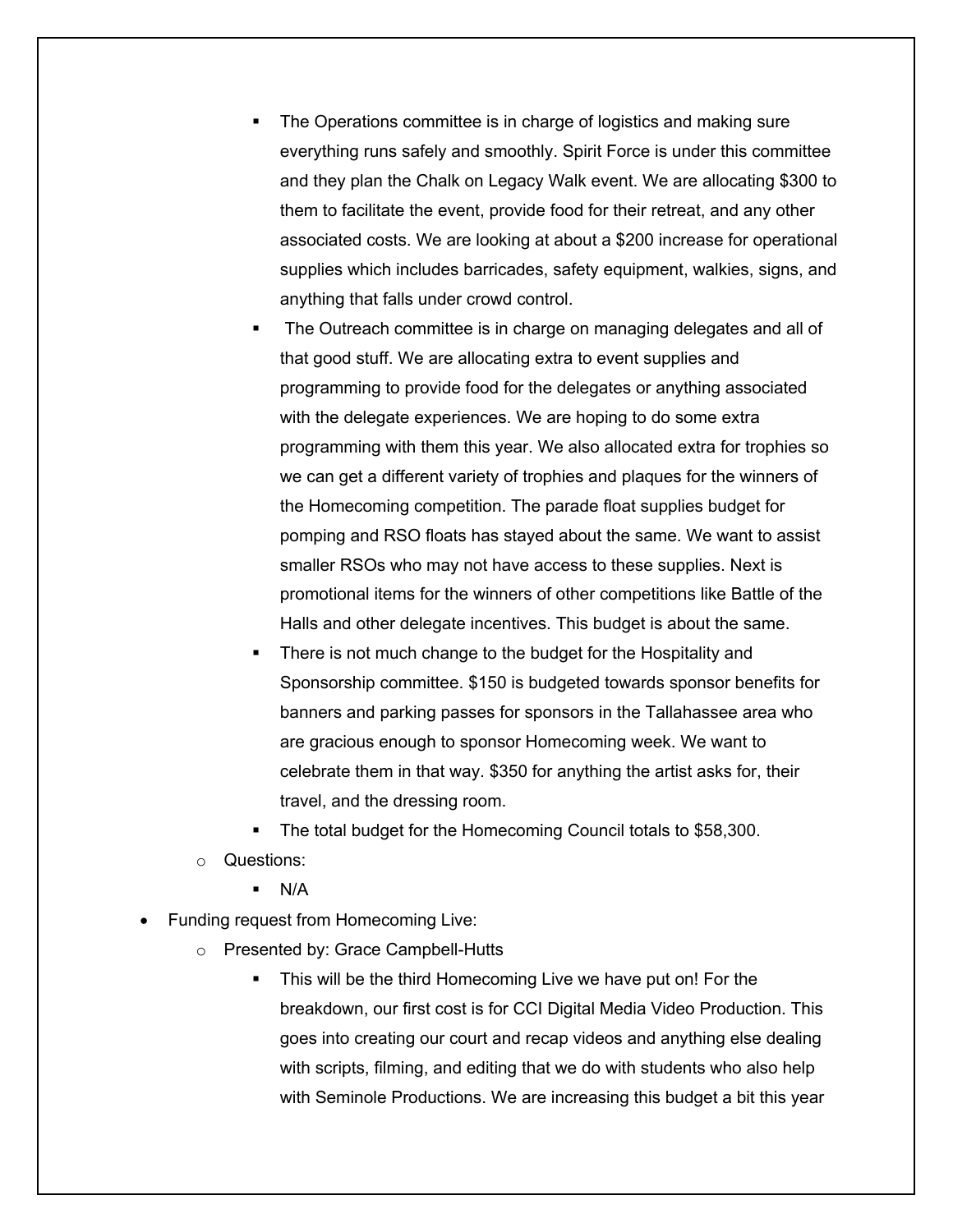to allow for more creative freedom and videos to play throughout the show.

- § This goes into Seminole Productions budget as a whole which includes the graphics that are held up in the Civic Center, LED strips around seating, and the formatting of the videos that the Homecoming Live committee is not able to do. They also help with the production and live film crew throughout the show.
- § The Civic Center venue rental has increased a bit so we can have access for it for 2 days so the production crew can build the stage the Thursday before Homecoming Live. They continue to build different things so we can hold more rehearsals. They work with the student perforning groups. For example, the Marching Chiefs have a time they can come in and rehearse.
- Next is stage production. They are working with around \$90,000 this year, so about a \$1000 decrease. That is so we can design the stage, pick lighting, etc. Last year we had an LED diamond at the end, so things like that fall into these costs.
- The Box Office fees are through the Civic Center, going into tickets we reserve for parade Chief and Princess, candidates, certain student organizations, biggest fan on campus, and certain families/sponsors. This cost has increased a bit to cover all of those groups.
- The miscellaneous fees are for additional signage and to work with the Civic Center to promote through them. This also goes into food and supplies for the day of the show. Like Adriana mentioned, this includes Clorox wipes, anything that needs to be sanitized, etc.
- § Our artist cost has decreased this year so we can pick a specific artist, whether that is a music artist or comedian for this year. That also goes with any extra hospitality or rider items we may need that are not covered by the Hospitality and Sponsorship budget. Also any food the artist requests for before or after the show.
- We asked for \$180,000 in Spring of 2021 where we had 2 comedians. We spent more this past Fall, around \$256,000, because it was a music group and more stage production had to go into the show. We are asking for \$202,700 this year.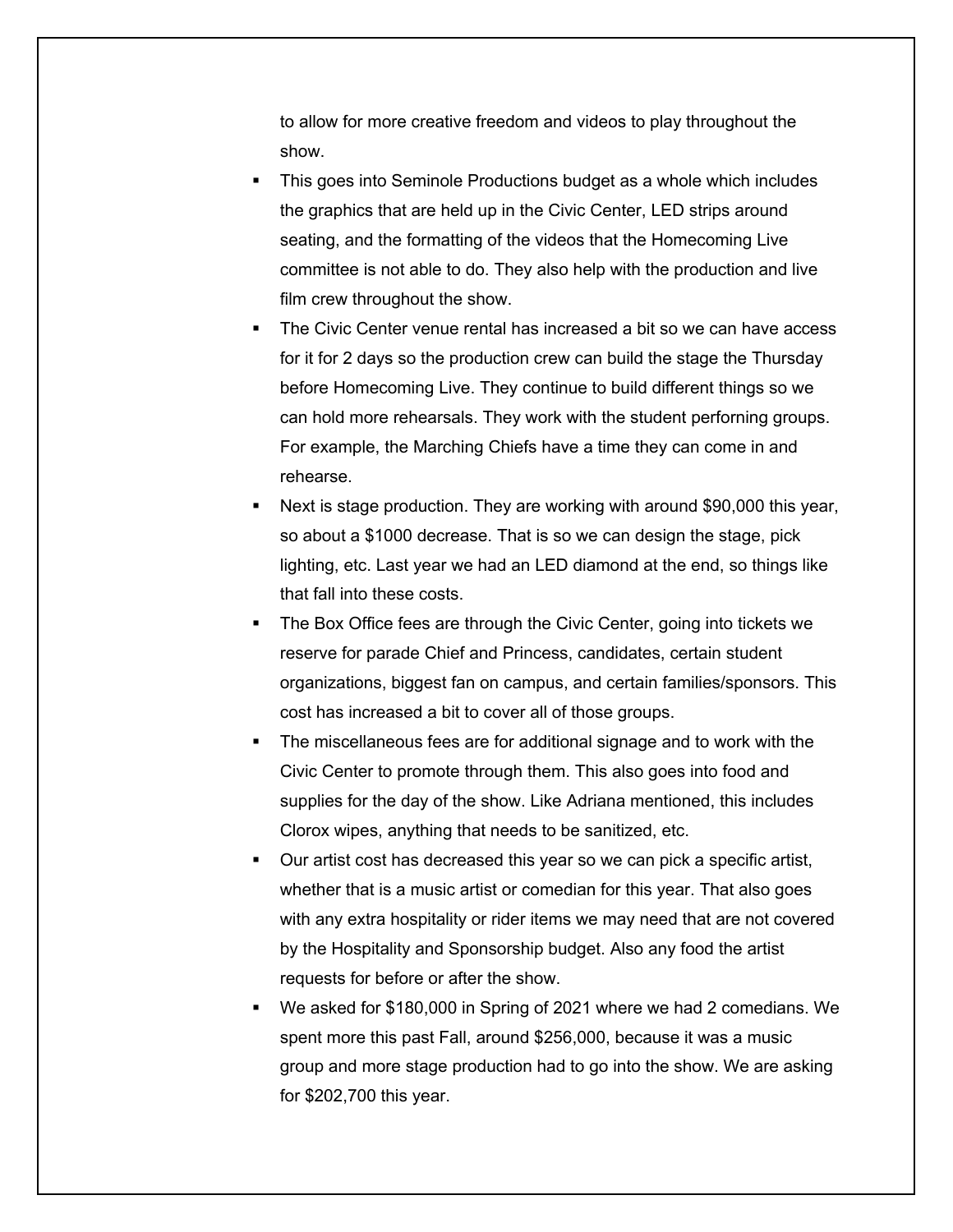o Questions:

 $\blacksquare$  N/A

# **Deliberations**

- The Student Alumni Association has requested \$13,950, Homecoming Overall has requested \$58,300, and Homecoming Live has requested \$202,700 for a total of \$274,950 requested.
- Nemeth: There is \$50 left over from the amount requested if we want to discuss that.
- Nguyen: My suggest would be to allocate the \$50 to new/additional programming to serve as a buffer for any events, Homecoming Live, or the Alumni Association. If any cost comes up that we didn't anticipate, that would be a safe place to put it so we can move it around if necessary.
- Nemeth: Sounds good to me.
- Nguyen: We do have an additional programming budget, but this could be allocated to any other events.
- Russell: How much money is in the Homecoming Headliner account?
- Powers: There's no money left. We used that account several years ago, but it was depleted by previous events. It's just called the Headliners account.
- Nemeth: I am asking this question on behalf of one of our guests as they do not have debate privileges. Why is there funding for food for eboard meetings?
- Nguyen: Is that in reference to the Outreach committee?
- Nemeth: Yes
- Nguyen: The delegates are not technically part of the eboard. They are student representatives from other organizations on campus who aren't directly affiliated with the Council. They're technically like any other Homecoming participant. One example of how we anticipate the Outreach committee utilizing those funds is to incentivize their participation as a delegate and ensuring their experience is valuable, such as funding their retreat. To clarify, no, they aren't eboard members.
- Nemeth: Thank you for the clarification. If there aren't any other questions at this time, I just wanted to say that I think everything looks great and I appreciate you all collaborating to make sure everything falls in line with the amount we have to allocate.
- **Nemeth moves to allocate \$13,950 to the Student Alumni Association**
	- o Vote:
		- Yes: 5 [Russel, Nemeth, Suarez, Umdenstock, Nguyen]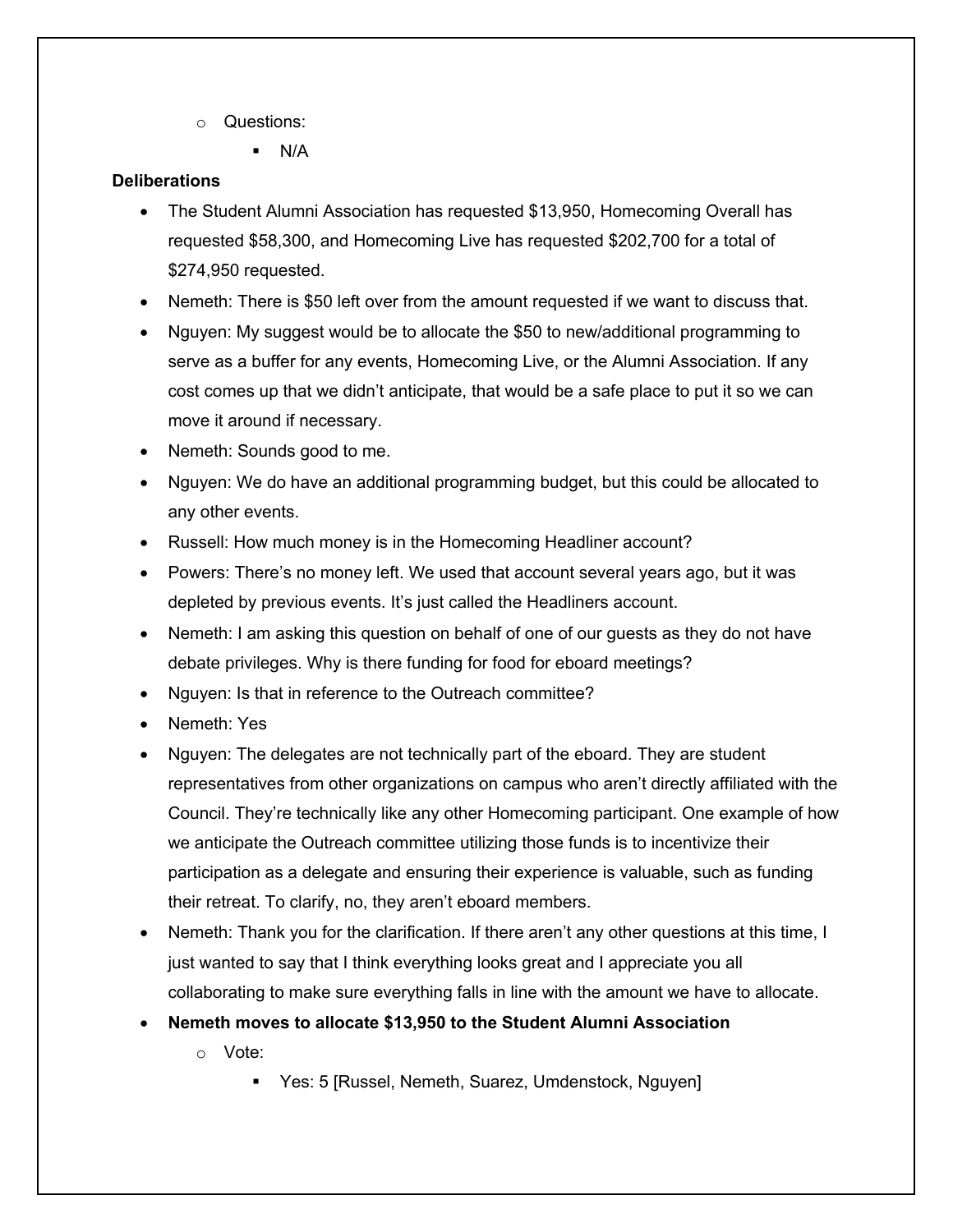- $\blacksquare$  No: 0
- Abstain: 0
- § **SAA IS FUNDED \$13,950**

# • **Nemeth moves to allocate \$58,300 to Homecoming Overall**

- o Vote:
	- § Yes: 5 [Russel, Nemeth, Suarez, Umdenstock, Nguyen]
	- $\blacksquare$  No: 0
	- Abstain: 0
	- § **HOMECOMING IS FUNDED \$58,300**
- **Nemeth moves to allocate \$202,700 to Homecoming Live**
	- o Vote:
		- § Yes: 5 [Russel, Nemeth, Suarez, Umdenstock, Nguyen]
		- $\blacksquare$  No: 0
		- § Abstain: 0
		- § **HOMECOMING LIVE IS FUNDED \$202,700**
- **Nguyen moves to allocate \$50 to new/additional programming**
	- o Vote:
		- Yes: 5 [Russel, Nemeth, Suarez, Umdenstock, Nguyen]
		- $\blacksquare$  No: 0
		- Abstain: 0
		- § **NEW/ADDITIONAL PROGRAMMING IS FUNDED \$50**

| <b>Homecoming Planning Commission 2022</b> |           |
|--------------------------------------------|-----------|
| <b>Student Alumni Association</b>          | \$13,500  |
| <b>Homecoming Overall</b>                  | \$58,300  |
| Homecoming Live                            | \$202,700 |
| New/Additonal Programming                  | \$50      |
| Total                                      | \$275,000 |

#### **Proviso Language Debate**

• Nguyen: For the line that says Homecoming should prioritize an event, we are considering a name change for Seminole Festival and have been referring to it as Homecoming Festival.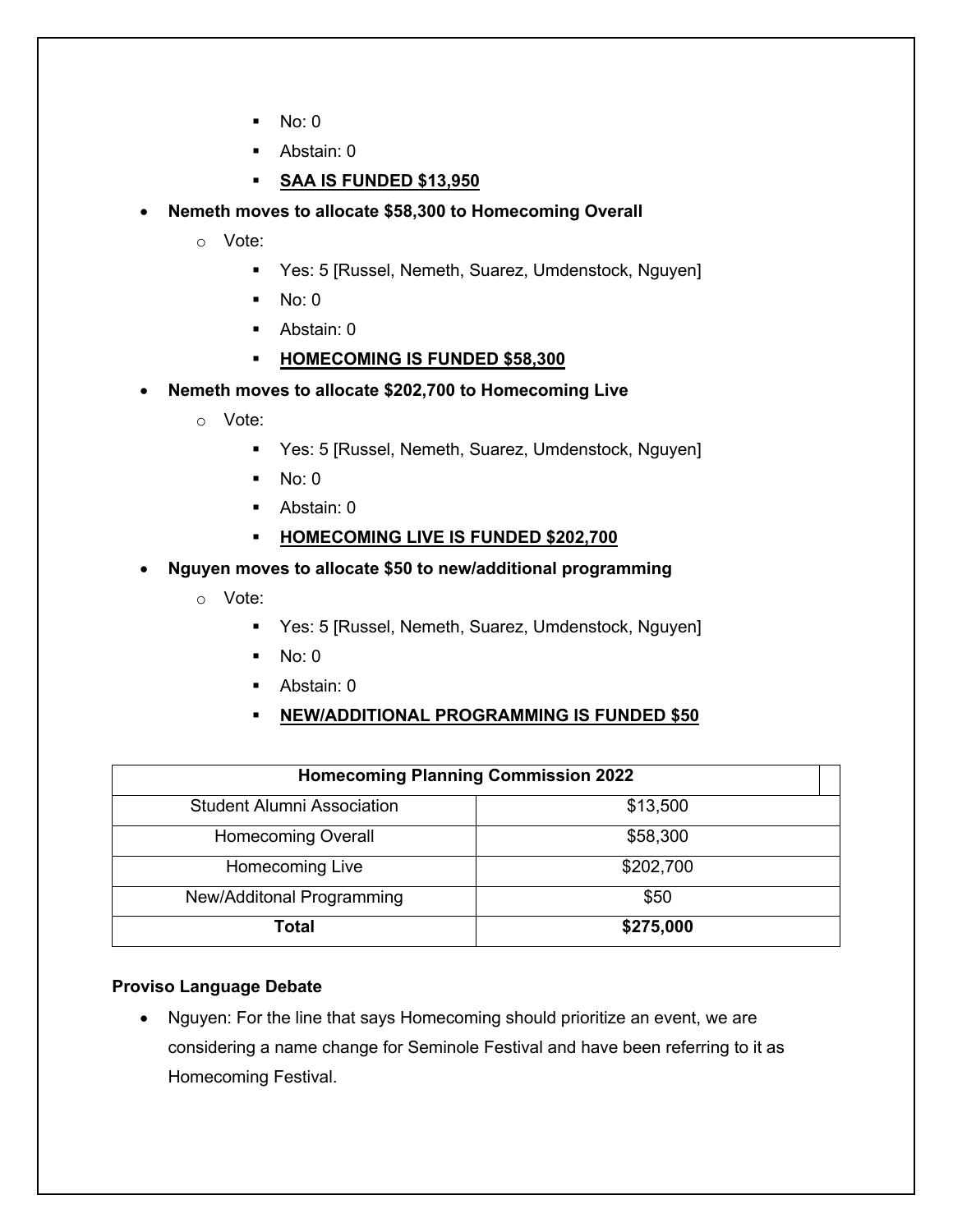- Nemeth: Thank you for catching that, it has been changed. I'm also not sure if you said you were providing parade bundles, but I know that was a point of conversation last year.
- Nguyen: We have \$1000 of the Outreach budget allocated towards parade float supplies.
- Nemeth: Would it still be a max of \$100 per organization? Or did you want to continue putting a cap on that?
- Nguyen: I think we can keep the cap at \$100 per organization.
- Nemeth: I'm changing the dates to 2023 for the relevant lines. I also had a question about the Headliners account proviso
- Powers: I believe that's based off of the financial language for SGA, so that money from Homecoming is always swept into the Headliners account to fund additional artists on campus
- Nemeth: Thank you
- Russell: I have an idea about adding a proviso if that's allowed
- Nemeth: Yes of course
- Russell: Could we add something about following the financial code? I can type it out for everyone to see
- Nemeth: Perfect. I also changed the relevant dates from 2021 to 2022 if that's ok with everyone. Katie proposed proviso addition reads: "Every entity funded under this Homecoming Planning Commission shall follow Student Body Statutes, including but not limited to Finance Code, and the Budget Bill 2022-2023 Language." Does anyone have any changes or proviso to propose?
- Russell: I have something in mind if they do not follow this proviso and the consequences involved. Does anyone have any input on sanctions to enforce following the proviso
- Nemeth: I'm not sure if there's been any proviso like that in past commitions. I'm not 100% opposed to adding it, but I'm not sure if it's a great idea and I'd like to hear more opinions
- Russell: I was just wondering if anyone had any ideas to hold people accountable to the proviso or restrictions for future years. Groups may not follow financial code, and there's no consequences to impact their funding in the future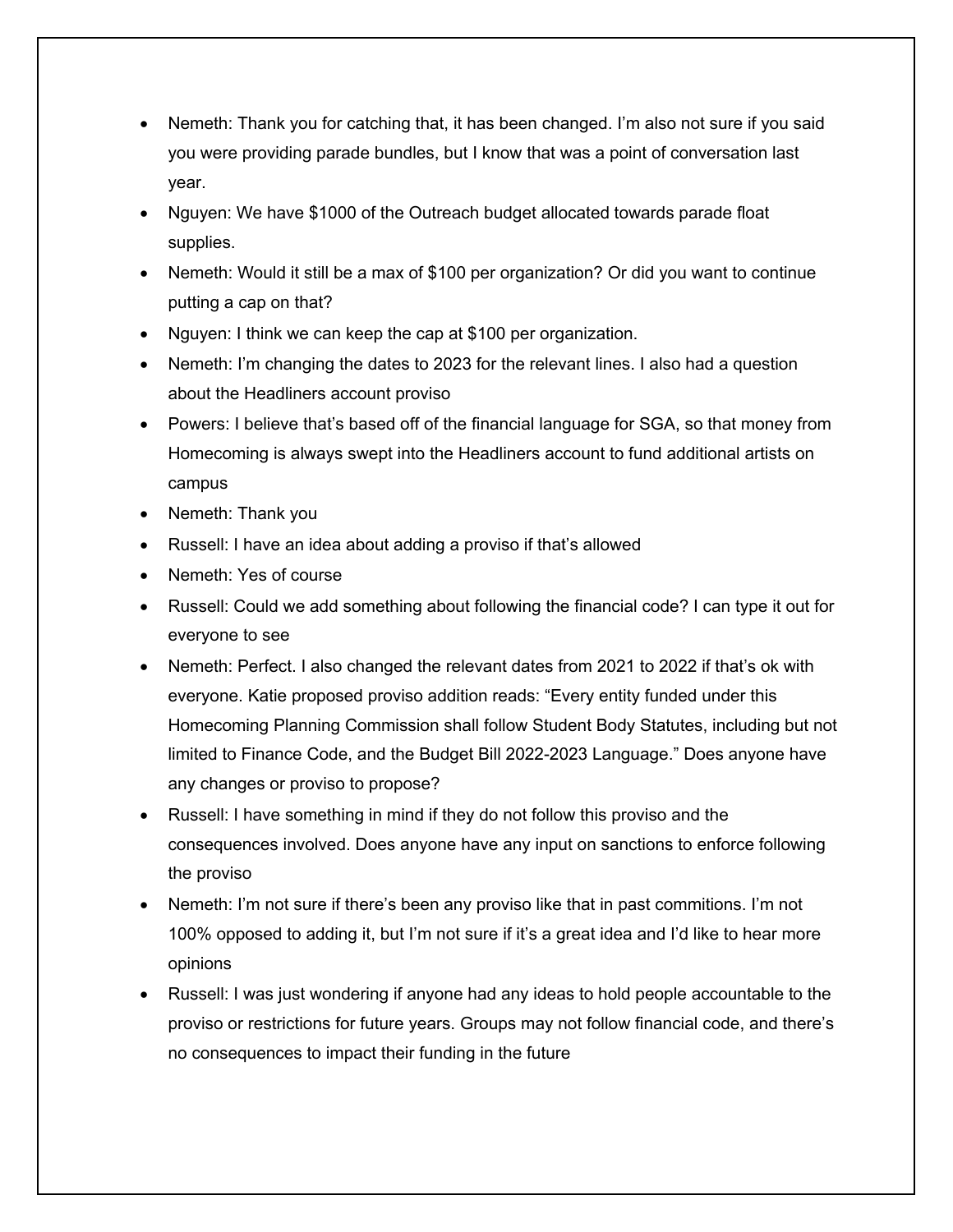- Nemeth: I don't have any ideas for that and I'm not sure about the legality. SAA, Homecoming, and Homecoming Live are large entities and I don't think we can limit their funding in future years
- Russell: For example, Homecoming Live doesn't follow financial code with how they spend their money or use their budget, then they come back next year for more money. I feel like we shouldn't continue to fund any hypothetical organization who doesn't follow these expectations
- Nemeth: I see what you're saying, but in my personal opinion, I disagree with it. That decision should be up to the next HPC based on the assessment presentation if there's any discrepancies, which can be discussed in deliberations. I'm very nervous about adding any language like that in the proviso. Does anyone else have an opinion? I would appreciate your input
- \*Audio cut out. The final Proviso statement was discussed and added \*
- **Nemeth moves to adopt the proviso language as stated below:**
	- o Vote:
		- Yes: 5 [Russel, Nemeth, Suarez, Umdenstock, Nguyen]
		- $No: 0$
		- § Abstain: 0
		- § **PROVISO IS APPROVED**

**Proviso:** All events funded by the Homecoming Commission shall be free for all current FSU students.

**Proviso:** Homecoming shall prioritize a service event, Odds and Evens, Homecoming Festival, and Spirit Night; and fund promotional items and activities that will reach the student body as a whole.

**Proviso:** The Homecoming Outreach Committee will fund RSO participation \$1000 for up to \$100 per organization for parade float supplies.

**Proviso:** All expenditures based on this budget must be reported to the Senate President Pro-Tempore and Director of Student Engagement by February 1, 2023 to share with the Homecoming Planning Commission.

**Proviso:** Any funds not spent as of June 30, 2023 shall be swept to the Headliners Account as appropriate.

**Proviso:** It is the recommendation of the Homecoming Planning Commission that the Headliners Committee supports FSU Homecoming 2022 expenses for Homecoming Live.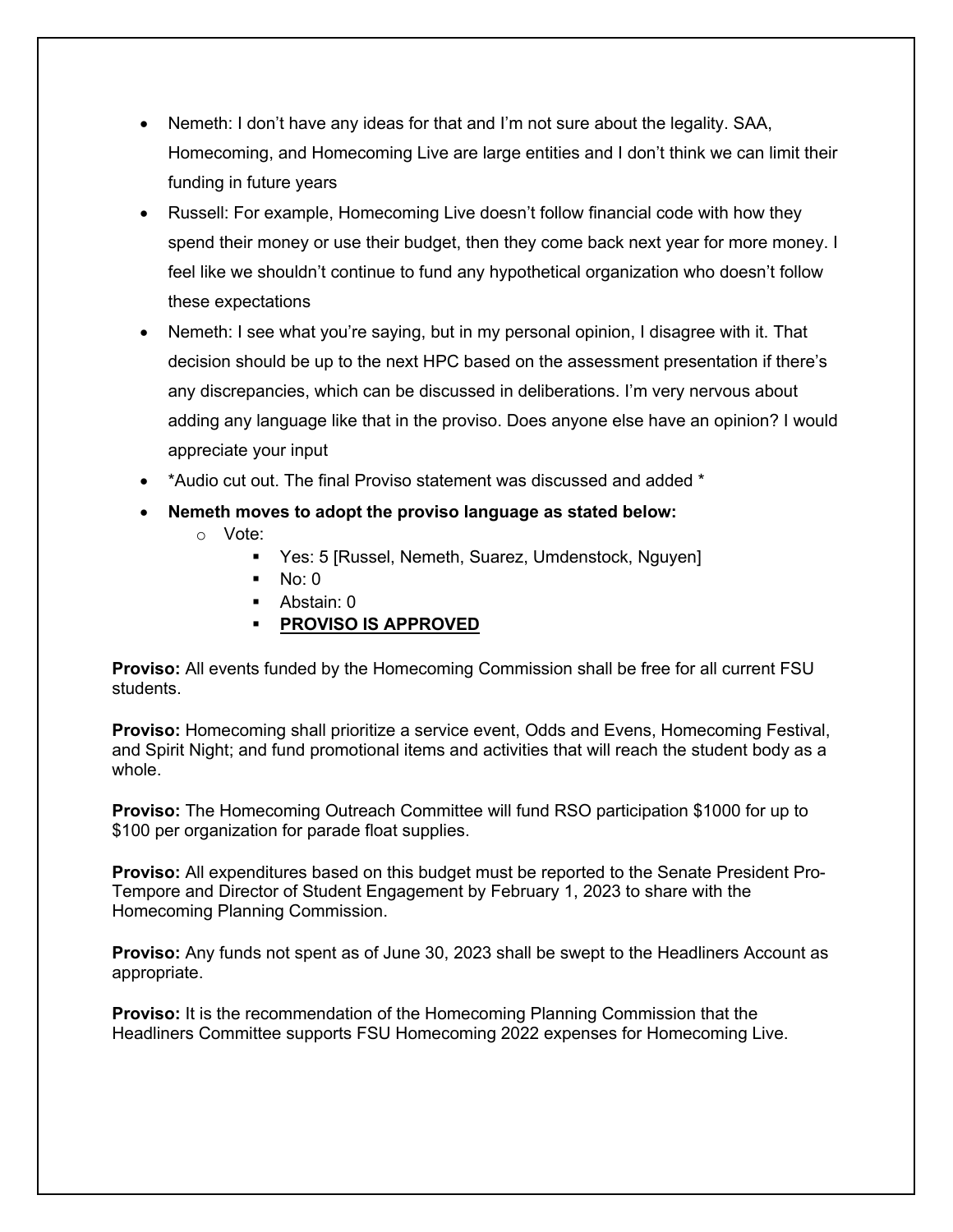**Proviso:** Every entity funded under this Homecoming Planning Commission shall follow Student Body Statutes, including but not limited to Finance Code, and the Budget Bill 2022-2023 Proviso Language.

**Proviso:** The Overall Homecoming Executive Council is expected to gather data from all 2022 Homecoming Council events to present at the 2023 Homecoming Planning Commission.

**Adjourned:** 5:10pm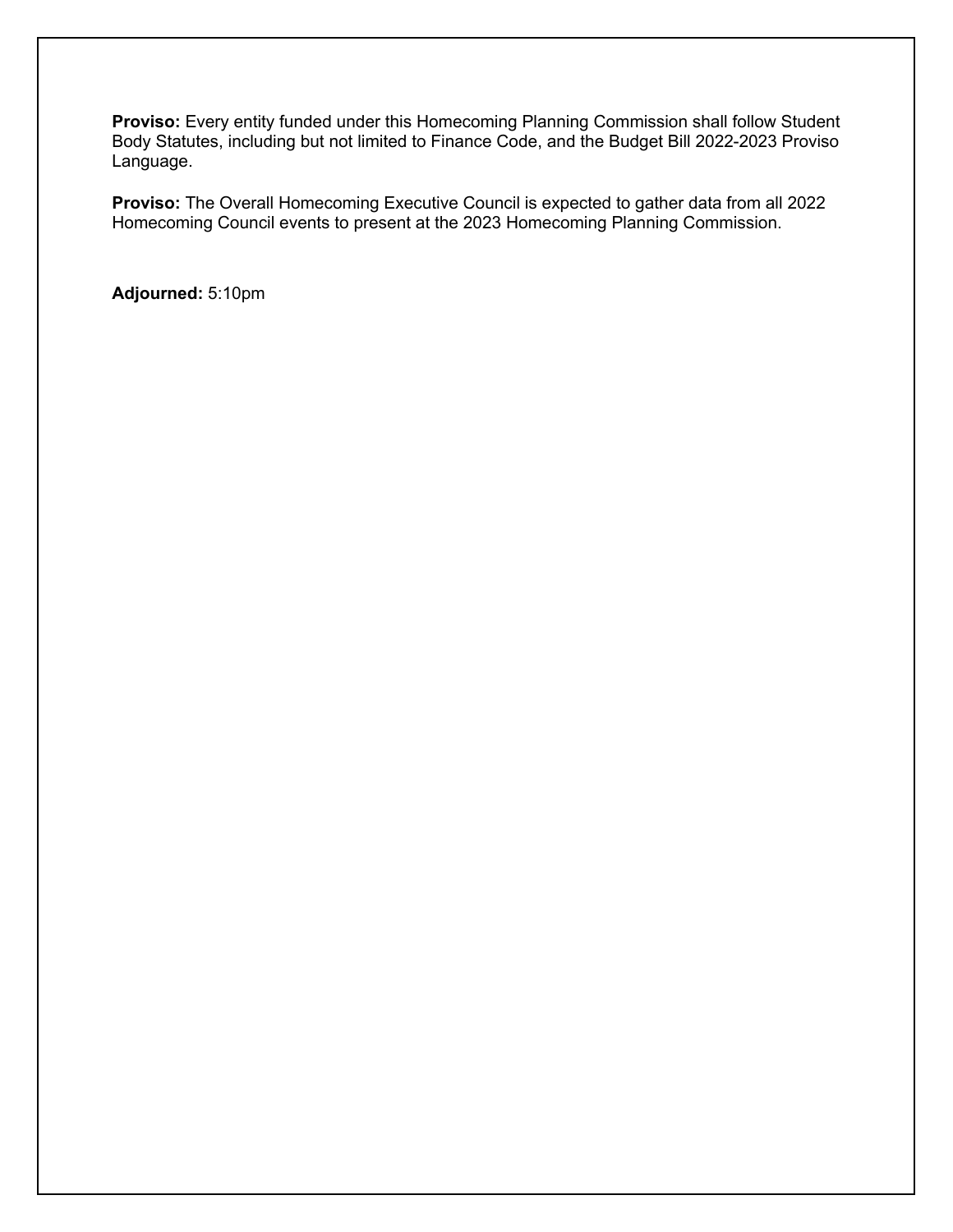# **THE BYLAWS OF THE FLORIDA STATE UNIVERSITY HOMECOMING PLANNING COMMISSION**

# **Section A. Submissions for Funding**

1. All submissions procedures will follow rules and regulations outlined in Student Body Statutes (Ch. 616).

### **Section B. Meetings**

- 1. Meetings are to be scheduled in accordance with Student Government Association (SGA) rules and regulations outlined in Statutes (Ch. 616).
- 2. Commission members must be notified via email one (1) week in advance for any meeting date and time set by the Commission Chair.
- 3. The Chair shall designate a member to take minutes prior to any scheduled meeting.

# **Section C. Quorum**

- 1. Membership shall be defined by Statutes (Ch. 616).
- 2. Official business requires quorum is met, meaning a simple majority of the seven (7) voting members, or their designees, are present.
- 3. Designees may be sent by any voting member, but the voting member must send written correspondence prior to the Commission's set meeting date.
	- a. It is the responsibility of the Commission Chair to notify the other members of any designee status that has been granted.

# **Section D. Order of Business**

- 1. Attendance
- 2. Approval of the Bylaws
- 3. Overview of Available Funds
- 4. Homecoming Assessment Presentation
- 5. Budget Request Presentations
- 6. Deliberations
- 7. Proviso Language Edits
- 8. Final Allocation Approval

# **Section E. Procedure**

- 1. Agenda
	- a. The Commission Chair shall keep order throughout the Commission's agenda.
	- b. The Commission Chair shall send the meeting agenda to commission members at least 24 hours prior to the meeting.
- 2. Approval of the Bylaws
	- a. The Commission bylaws must be approved prior to any presentations, allocations, or edits to the proviso language.